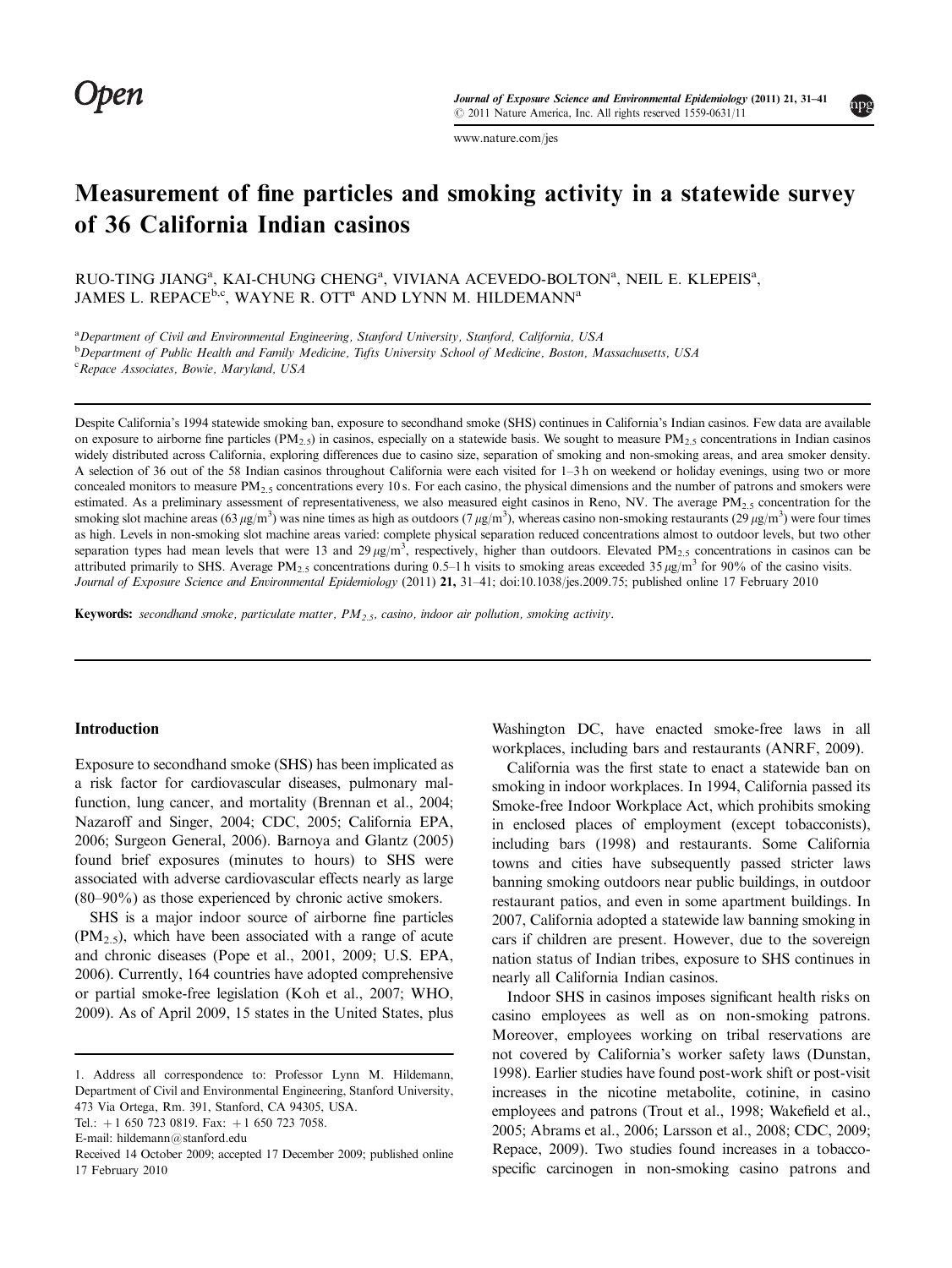dealers, respectively [\(Anderson et al., 2003; CDC, 2009](#page-9-0)). Other studies [\(Kado et al., 1991](#page-9-0); [Trout et al., 1998](#page-10-0); [Hammond, 1999\)](#page-9-0) have examined airborne nicotine concentrations in casinos, and [Larsson et al. \(2008\)](#page-9-0) reported that exposures for 87% of workers exceeded a nicotine threshold  $(0.5 \,\mu\text{g/m}^3)$  associated with health risks. A survey of London casino workers ([Pilkington et al., 2007](#page-9-0)) reported respiratory and sensory irritation symptoms associated with SHS exposure.

Exposures to SHS in hospitality locations and workplaces have been measured across the world [\(Siegel and Skeer,](#page-9-0) 2003; Hyland et al., 2008; López et al., 2008). However, the few published studies measuring fine particle concentrations inside casinos have considered relatively few casinos ([Repace,](#page-9-0) [2004, 2009](#page-9-0)).

To the best of our knowledge, this study is the first to survey  $PM_{2.5}$  exposures in casinos on a statewide basis. Using a standardized protocol, we discreetly measured  $PM_{2.5}$ inside a selection of 36 casinos spread throughout California (including smoking areas, non-smoking areas, and restaurants), as well as outdoors. We also evaluated the effectiveness of different methods of separating the non-smoking from the smoking areas. Finally, as an initial exploration of whether the  $PM_{2.5}$  levels measured in California might also reflect casinos in other locations, we surveyed eight casinos in Reno, NV.

# **Methods**

# Research Location and Sample Selection

We surveyed 36 out of the 58 California Indian casinos (12 January to 25 December 2008), spanning locations across California [\(Figure 1](#page-2-0)). The locations, physical area, and the number of slot machines were tabulated for all 58 casinos from California Indian casino official websites. Each casino was classified based on the reported number of slot machines, as follows: *small*  $(*500*), *medium* (500–1400),$ or *large* ( $>1400$  slot machines). We sampled 10–15 casinos in each size range during nine trips covering different parts of the state. On each trip, we visited as many casinos as possible over a 3–8-day period. In addition, we visited what is, to the best of our knowledge, the only smoke-free Indian casino in California. We also surveyed, for comparison, eight casinos in Reno, NV, using the same sampling protocol.

# Monitoring Protocol

Most casinos were sampled on weekend or holiday evenings, when occupancy was high. On each casino visit, two or more investigators carried concealed real-time (i.e. continuous) aerosol monitors (AM510 SidePak laser photometer; TSI, Shoreview, MN, USA) with a short intake (Tygon tubing) protruding from a handbag or pocket, with data logged every 10 s. The monitors were equipped with a  $2.5-\mu m$  sizeselective impactor.

The sampling locations at each casino included (1) outdoors (10-min periods before-and-after indoor sampling), (2) smoking slot machine areas (one 30-min period for small casinos, two 30-min periods for medium or large casinos), (3) non-smoking slot machine areas (30 min), and (4) restaurants  $({\sim}1$  h). When sampling in smoking slot machine or nonsmoking slot machine locations, the investigators followed separate routes without returning to the same area. While outdoors or at restaurants, the investigators walked or sat side-by-side. The protocol included an additional collocation *period* ( $\sim$ 10 min) in a non-smoking slot machine area or restaurant in which two or more monitors were placed sideby-side to compare readings. A typical sampling event started at 1800–2000 hours and lasted for 1–4 h, depending on the size and complexity of the casino.

# Quality Assurance of Aerosol Monitors

The SidePak monitors determine the mass concentration from the intensity of scattered laser light. The monitor has a lower detection limit of  $1 \mu g/m^3$  and an upper detection limit of 20,000  $\mu$ g/m<sup>3</sup> ([TSI, 2008\)](#page-10-0). The light scattering properties of particles vary with the size and composition of particles. Thus, it is essential to calibrate for the type of particles being sampled.

Before and after the field survey, we compared 12 SidePak monitors with gravimetric  $PM_{2.5}$  measurements. Fresh SHS was introduced into a  $3 \text{ m}^3$  chamber by a volunteer smoker, with four samples collected spanning a concentration range typical of indoor SHS levels  $(40-400 \,\mu g/m^3)$ . The relative humidity was 40% and 47%, respectively, for the beforeand-after experiments.

For each SHS level, we collected pairs of gravimetric PM2.5 samples onto PTFE membrane filters (47 mm diameter,  $2-\mu m$  pore size, Pall Corp., Ann Arbor, MI, USA) downstream of a cyclone separator, using critical orifices to maintain a stable flow rate through each filter. Flow rates were measured before and after by a primary flow (bubble) calibrator (Gilian Instrument Corp., West Caldwell, NJ, USA).

Gravimetric filters were equilibrated for over 24 h at controlled relative humidity ( $\sim 60\%$ ) and temperature  $(70^{\circ}F)$  and then weighed before-and-after sampling using a Mettler M3 Microbalance (Mettler-Toledo, Columbus, OH, USA).

The slope from a linear regression of the gravimetric  $PM<sub>2.5</sub> versus each SidePak determined the multiplication$ factor (custom calibration factor) for rescaling the SidePak's data. For individual monitors, custom calibration factors ranged from 0.24 to 0.31, with an average of 0.29  $(SD = 0.02)$  before and 0.28  $(SD = 0.02)$  after the field survey.  $R^2$  values were all above 0.995; intercepts were close to zero. The average absolute deviation of calibration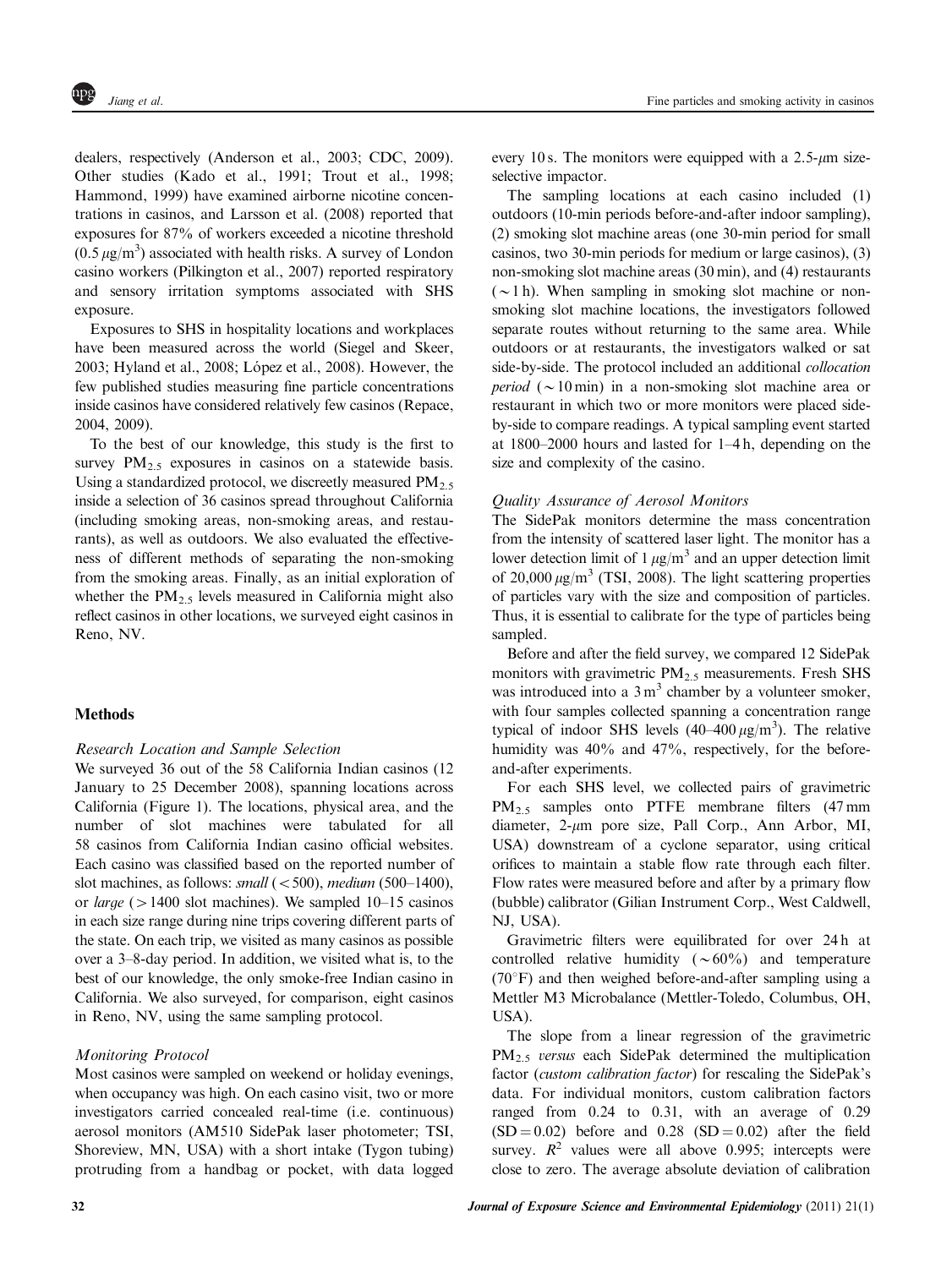<span id="page-2-0"></span>

Figure 1. Map of California showing the locations and size categories of the 36 Indian casinos sampled.

factors between before-and-after experiments was 4% (range,  $0-8\%$ ; SD = 3%). The average monitor precision was 3% (range,  $1-12\%$ ; SD =  $3\%$ ). Our calibration factors, which were nearly identical to values found by [Lee et al. \(2008\)](#page-9-0) for SHS with SidePak monitors, were applied to all casino measurements (relative humidity was always under 47%). We scaled the measurements for each individual monitor by multiplying by the average of the before-and-after calibration factors.

#### Counting Protocol and Casino Dimensions

For each casino sampled, one investigator  $-$  the counter  $$ measured the casino dimensions, and counted slot machines, players, and active smokers, while one or more other investigators measured  $PM_{2.5}$  concentrations carrying concealed SidePak monitors. For smaller casinos, the counter counted every slot machine, player, and active

smoker on the casino gaming floor by walking through smoking and non-smoking slot machine areas, for 30 min each. In casinos where counting the entire slot area was not feasible within 30 min, the counter counted in randomly selected rows of slot machines throughout a large portion of the gaming area.

The *occupancy*  $(\%)$  of a casino gaming area was calculated as:

Occupancy 
$$
(\%) = \frac{\text{Total Number of Patrons}}{\text{Total Number of Slot Machines}} \times 100\%
$$

\n(1)

The *active smoking prevalence*  $(\%)$  within the casino smoking area was defined as:

Active Smoking Prevalence 
$$
(\%)
$$
  
= Total Number of Active Smokers  
Total Number of Patrons  $\times 100\%$  (2)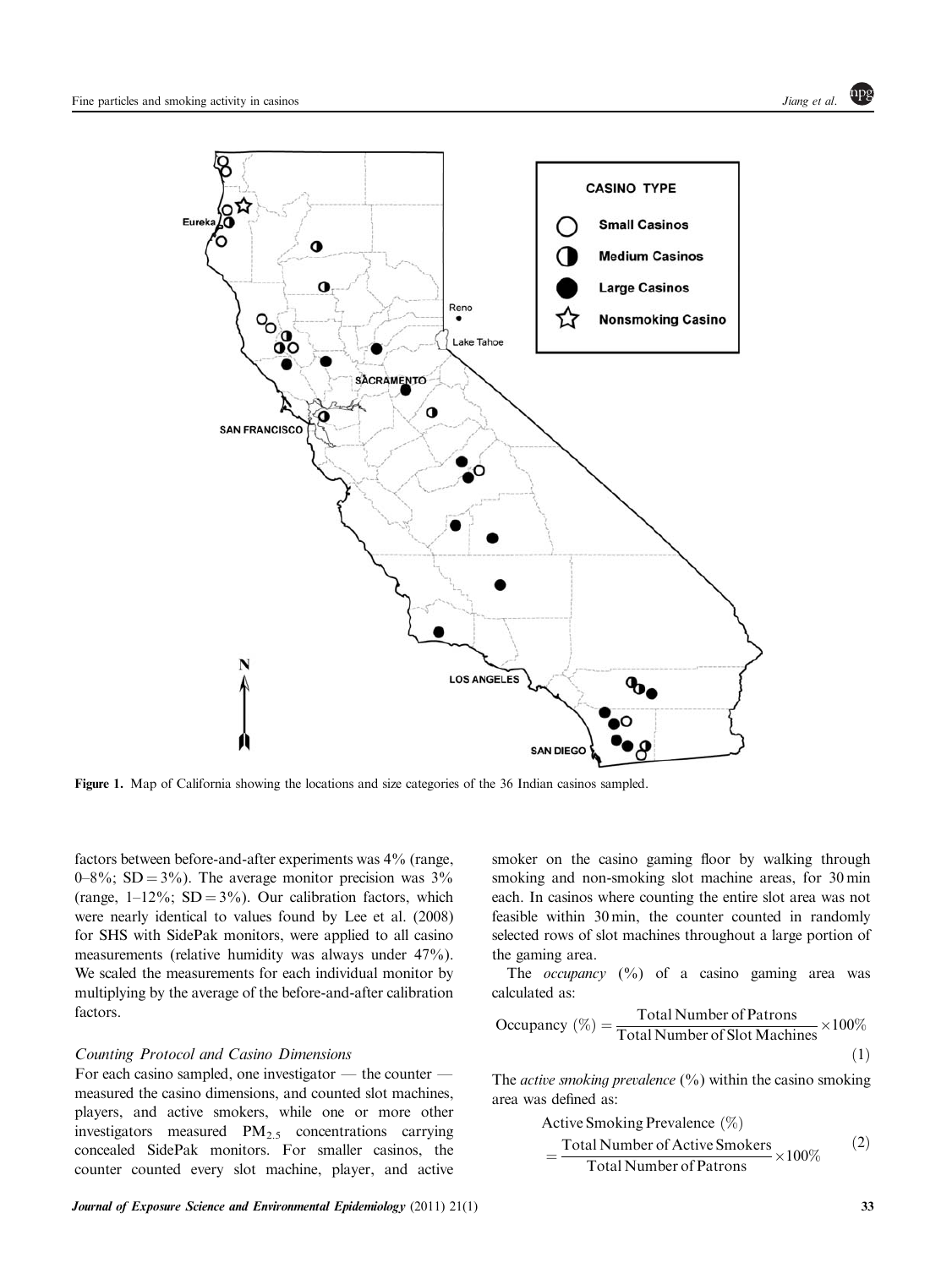We measured the horizontal dimensions of each casino by calibrated foot pacing. Each active smoker was counted only once. The *area smoker density* (active smokers/100 m<sup>2</sup>) was calculated as:

Area Smoker Density (active smokers/100 m<sup>2</sup>)  
= 
$$
\frac{100 \times \text{Total Number of Active Smokers}}{\text{Floor Area for Slot Machines (m2)}} \tag{3}
$$

# Data Analysis

We applied descriptive statistics, linear regression analysis, analysis of variance  $(ANOVA)$ , paired *t*-test, and the Shapiro–Wilks test for normality. SigmaPlot software, Version 11.0 (Systat Software, San Jose, CA, USA), and the R statistical package, Version 2.5.1 [\(R Development](#page-9-0) [Core Team, 2008](#page-9-0)) were used to perform the analyses.

# **Results**

# California Casino Sample Characteristics

The 58 casinos in California comprised 22 small, 15 medium, and 21 large ones. Our sample consisted of 11 small (including 1 smoke-free location), 10 medium, and 15 large casinos [\(Figure 1](#page-2-0)). The number of slot machines ranged from  $\sim$  200 to over 3000, and gaming floor areas ranged from  $\sim$  280 m<sup>2</sup> to over 65,000 m<sup>2</sup>. All but four of the casinos had slot machines on a single floor. The temperature and relative humidity inside each casino, measured by a digital Hygro-Thermometer (Sunleaves, Bloomington, IN, USA), was 70–80 $\degree$ F and 16–46 $\%$ , respectively.

Occupancy and active smoking prevalence were obtained for 35 casino visits, and area smoker density for 31 visits ([Table 1\)](#page-4-0). The occupancy on weekend and holiday evenings averaged 48% (range, 12–87%); the active smoking prevalence averaged 11% (range, 5–25%); and the area smoker density averaged 2.3 active smokers/100  $m<sup>2</sup>$  (range, 0.5–5.3 active smokers/100 m<sup>2</sup>). The mean occupancy in large casinos (60%) was significantly higher (one-way ANOVA,  $P < 0.05$ ) than in medium (43%) and small casinos (34%). However, the mean active smoking prevalence was significantly higher in small casinos (16%, versus 10% for large and medium casinos;  $P < 0.05$ ). Differences in the mean area smoker density by casino size were not statistically significant.

# $PM_{2.5}$  Concentrations in Smoking Areas

[Figure 2](#page-5-0) shows an example of the  $PM_{2.5}$  concentrations as a function of time measured in a casino. As the two investigators moved independently through the smoking areas, momentary differences in concentrations were substantial; however, the average values for each location were quite similar.

The mean  $PM_{2.5}$  concentration over 0.5–1 h in the smoking sections ranged from 18 to 183  $\mu$ g/m<sup>3</sup> and averaged 63  $\mu$ g/m<sup>3</sup>, with 50% of the visits exceeding 50  $\mu$ g/m<sup>3</sup>; 20% exceeding  $80 \mu g/m^3$ ; and  $5\%$  exceeding  $100 \mu g/m^3$ . The average  $PM_{2.5}$  concentrations in smoking areas among the three casino sizes were not significantly different.

Results from duplicate visits to four casinos (LE, LH, MB, and MH, [Table 1](#page-4-0)) showed variations in indoor  $PM_2$ . concentrations between visits. These may be attributable, for example, to changes in smoking activity and/or occupancy immediately before the sampling events, which would change the initial background  $PM_{2.5}$  level. Three of the four first visits involved sampling and counting in just a portion of the casino; thus spatial heterogeneity could also be a factor.

Shorter-term exposures ranged much higher. For example, the maximum 1-min  $PM_{2.5}$  concentrations in casino smoking areas ranged from 44 to 291  $\mu$ g/m<sup>3</sup>, with an average of the maxima of  $116 \,\mu\text{g/m}^3$  (SD = 55  $\mu\text{g/m}^3$ ). The maximum 1-min concentrations were  $12-223 \mu g/m^3$  higher than the 0.5–1 h mean concentrations for the 39 visits in casino smoking areas (Supplementary Table S1).

The relationship between average incremental concentrations (concentration greater than the outdoors) in smoking areas and the area smoker densities is shown in [Figure 3](#page-5-0). Significant scatter in the data was expected due to differences in building characteristics that were not measured, such as the ventilation rate and ceiling heights. The linear regression results indicated area smoker density was positively associated with incremental smoking  $PM_{2.5}$  concentrations in California casinos with  $r = 0.52$ . This result implied that 27% of the variation in the incremental  $PM<sub>2.5</sub>$  concentrations could be explained by the area smoker density  $(R^2 = 0.27$ ;  $n = 31$ .

[Figure 4](#page-6-0) shows frequency distributions of the average PM<sub>2.5</sub> measurements from the casinos at four locations: (1) smoking slot machine areas, (2) non-smoking slot machine areas, (3) outdoors, and (4) restaurants. The relative straightness of the frequency distributions in locations (1), (2), and (3) indicated a tendency toward a lognormal distribution. With the exception of one outlier, indoor smoking concentrations could be treated as normally distributed, but outdoor data did not fit a normal distribution (Shapiro–Wilks test;  $P < 0.001$ ). The distribution of the relatively small sample of restaurant data  $(n = 20)$  appeared neither normal nor lognormal.

# Comparison of Smoking Versus Non-smoking Areas

In 23 of the 35 smoking casinos, there were signs marking slot machine areas prohibiting smoking. The average  $PM_{2.5}$ concentration in the non-smoking areas was  $22 \mu g/m^3$  (range,  $1-81 \mu g/m^3$ ). We compared three methods of separation from the smoking areas: (1) no physical separation  $-$  the nonsmoking section was not in a separate room; (2) semiseparation  $-$  a separate non-smoking room but no closing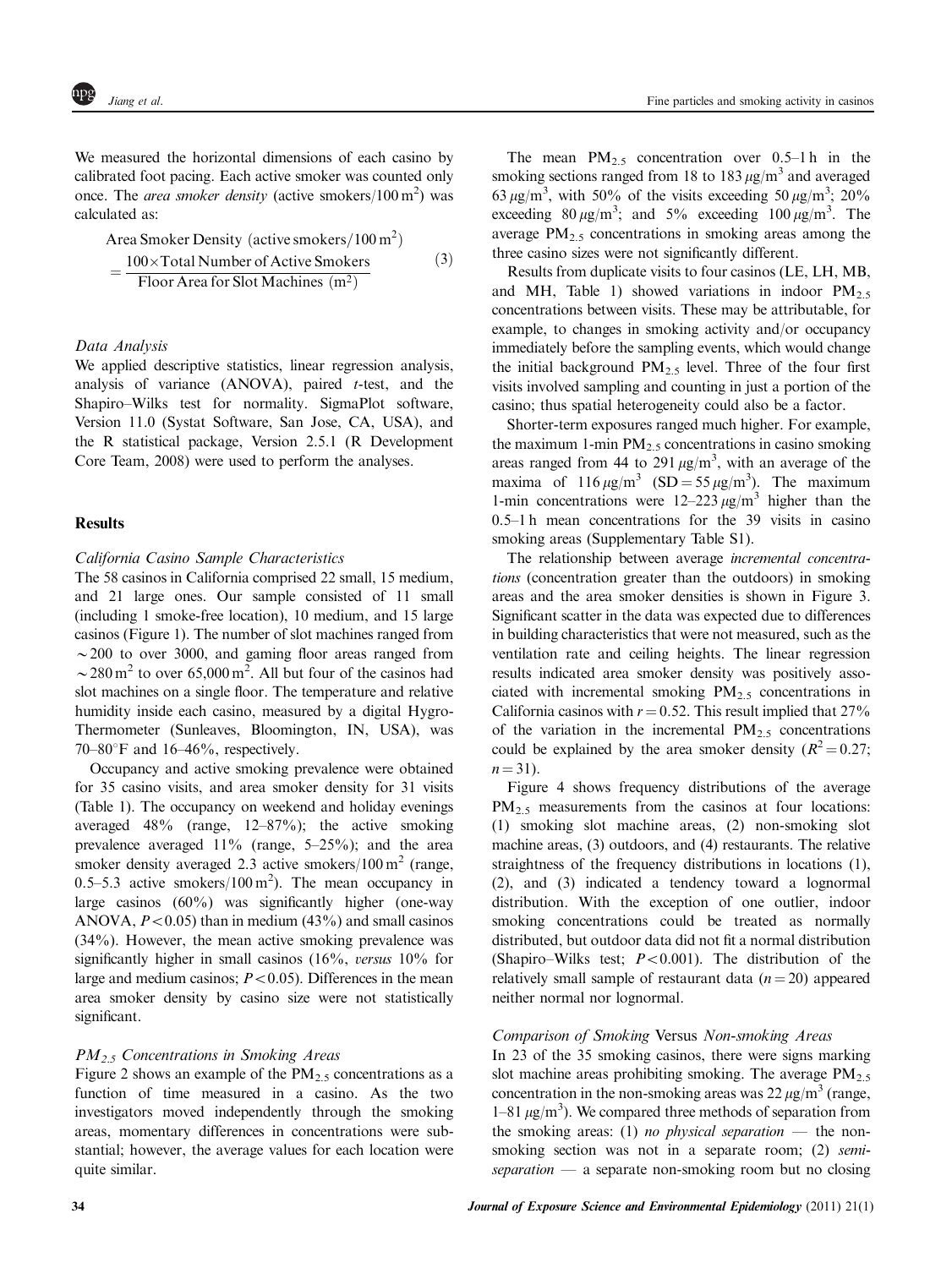| Casino ID <sup>a</sup>               | Average concentrations $(\mu g/m^3)$ |             |                                 |                          | Occupancy | Active smoking     | Area smoker density                  |
|--------------------------------------|--------------------------------------|-------------|---------------------------------|--------------------------|-----------|--------------------|--------------------------------------|
|                                      | Smoking                              | Outdoor     | Non-smoking                     | Restaurant               | $(\%)$    | prevalence $(\% )$ | (active smokers/ $100 \text{ m}^2$ ) |
| ${\rm LA}$                           | 42.7                                 | 1.6         | 15.6                            | 23.1                     | 87.1      | 4.9                | 1.41                                 |
| $\mathbf{L}\mathbf{B}$               | 39.9                                 | 19.0        | 24.2                            | 19.0                     | 54.4      | 6.3                | 1.38                                 |
| ${\rm LC}$                           | 86.7                                 | 9.6         | 7.9                             | 60.5                     | 39.9      | 9.9                | 1.78                                 |
| LD                                   | 35.9                                 | 6.9         | 16.3                            | 36.4                     | 43.5      | 5.0                | 1.00                                 |
| $\mathrm{LE}^\mathrm{b}$             | 40.8                                 | 9.5         | 25.5                            | 18.8                     | 52.8      | 7.5                | $\overline{\phantom{0}}$             |
| $LE2^c$                              | 88.8                                 | 29.7        | 44.5                            | 20.7                     | 70.7      | 6.3                | 2.15                                 |
| $\rm LF$                             | 49.3                                 | 16.3        | 4.4                             | 35.6                     | 48.7      | 6.2                | 1.79                                 |
| LG                                   | 47.4                                 | 1.3         |                                 | 1.2                      | 24.1      | 18.7               | 1.70                                 |
| $\mathrm{LH}^\mathrm{b}$             | 42.0                                 | 8.5         | 3.9                             | 34.4                     | 47.1      | 8.9                | $\overline{\phantom{m}}$             |
| $\mathrm{L}\mathrm{H2}^{\mathrm{c}}$ | 45.8                                 | 2.3         | 12.3                            | 41.1                     | 67.5      | 9.6                | 2.56                                 |
| $_{\rm LI}$                          | 57.4                                 | 2.2         | 1.0                             | 4.0                      | 78.6      | 8.3                | 3.16                                 |
| ${\rm LJ}$                           | 74.0                                 | 4.2         | 9.8                             | 5.1                      | 69.0      | 14.1               | 4.54                                 |
| ${\rm LK}$                           | 109.6                                | 5.3         | $\overline{\phantom{0}}$        | $\overline{\phantom{0}}$ | 63.5      | 14.1               | 4.18                                 |
| LM                                   | 72.1                                 | 4.4         | 6.5                             | $\frac{1}{2}$            | 62.5      | 17.5               | 5.09                                 |
| ${\rm LN}$                           | 62.4                                 | 1.3         | 57.2                            | 34.6                     | 87.2      | 7.7                | 3.15                                 |
| $_{\rm LO}$                          | 77.0                                 | 7.4         | 75.6                            | 56.9                     |           |                    | $\overline{\phantom{0}}$             |
| $\mathrm{L}\mathrm{P}$               | 75.8                                 | 1.3         | 24.6                            |                          |           |                    | $\overline{\phantom{a}}$             |
| MA                                   | 73.4                                 | 3.3         | $\overline{\phantom{0}}$        | 64.1                     | 37.0      | 18.9               |                                      |
| MB <sup>b</sup>                      | 30.2                                 | 4.4         | 5.0                             | 8.0                      | 17.6      | 11.4               |                                      |
| $MB2^c$                              | 21.2                                 | 3.4         | 6.6                             |                          | 24.1      | 10.3               | 0.98                                 |
| $\rm MC$                             | 45.7                                 | 12.2        | 16.5                            | 19.4                     | 39.6      | 9.1                | 1.39                                 |
| MD                                   | 60.5                                 | 2.9         | 32.6                            | 43.7                     | 19.6      | 10.8               | 1.27                                 |
| ME                                   | 66.0                                 | 4.5         | $\overline{\phantom{m}}$        |                          | 29.1      | 5.0                | 0.48                                 |
| $\rm MF$                             | 68.2                                 | 7.9         | 81.2                            | $\overline{\phantom{0}}$ | 73.0      | 10.0               | 1.84                                 |
| MG                                   | 94.1                                 | 2.4         | 32.1                            |                          | 77.8      | 8.6                | 3.16                                 |
| $\mathbf{MH}$                        | 83.8                                 | 5.4         | 8.4                             | $\overline{\phantom{0}}$ | 52.8      | 8.8                | 1.51                                 |
| $MH2^c$                              | 75.5                                 | 7.6         | 14.1                            |                          | 50.5      | 7.9                | 1.29                                 |
| $\bf MI$                             | 44.0                                 | 6.7         | 16.5                            |                          |           |                    | $\overline{\phantom{m}}$             |
| MJ                                   | 52.7                                 | 6.7         | 11.2                            | 22.5                     | 51.8      | 7.4                | 1.07                                 |
| SA                                   | 48.2                                 | 5.8         | $\overline{\phantom{m}}$        |                          | 5.7       | 10.0               | 0.46                                 |
| $\rm SB$                             | 29.2                                 | 5.1         | 23.1                            |                          | 23.7      | 25.4               | 3.96                                 |
| ${\rm SC}$                           | 76.6                                 | 13.6        | $\overline{\phantom{0}}$        | $\overline{\phantom{0}}$ | 41.8      | 14.4               | 3.82                                 |
| ${\rm SD}$                           | 63.7                                 | 3.5         |                                 | $\overline{\phantom{0}}$ | 62.2      | 15.7               | 5.25                                 |
| $\rm SE$                             | 70.8                                 | 7.4         | 25.2                            | 20.4                     | 33.1      | 19.8               | 2.91                                 |
| $\rm{SF}$                            | 64.5                                 | 3.2         | $\overline{\phantom{0}}$        | $\overline{\phantom{0}}$ | 43.5      | 9.9                | 1.68                                 |
| $\mathbf{S}\mathbf{G}$               | 42.1                                 | 7.3         |                                 | <u>in</u>                | 20.1      | 21.4               | 1.83                                 |
| <b>SH</b>                            | 105.0                                | 4.4         | $\overline{\phantom{0}}$        |                          | 61.0      | 13.1               | 4.86                                 |
| $\rm SI$                             | 18.5                                 | $0.8\,$     |                                 |                          | 16.9      | 10.2               | 0.93                                 |
| $\rm{SJ}$                            | 183.4                                |             |                                 |                          |           |                    |                                      |
| <b>NS</b>                            | $\overline{\phantom{0}}$             | 14.1<br>4.9 | $\overline{\phantom{0}}$<br>4.8 |                          | 26.0      |                    | $\overbrace{\qquad \qquad }^{}$      |
|                                      |                                      |             |                                 |                          |           |                    |                                      |
| Meand                                | 63.2                                 | 6.7         | 22.3                            | 28.5                     | 47.9      | 11.2               | 2.34                                 |
| $\mathrm{SD}^\mathrm{d}$             | 29.4                                 | 5.7         | 20.7                            | 18.4                     | 21.5      | 5.1                | 1.41                                 |

<span id="page-4-0"></span>Table 1. Summary statistics for the 36 California casinos in the statewide survey.

<sup>a</sup>IDs starting with "L", "M", and "S" indicate large, medium, and small casinos, respectively. "NS" is the only non-smoking casino.

<sup>b</sup>Sampling and counting took place only in a portion of the casino, of an undetermined area.

c Second visits for four casinos.

d Calculated only for smoking casinos.

doors; and (3) complete physical separation  $-$  a separate room with closing doors. The average  $PM_{2.5}$  levels shown in [Figure 5](#page-6-0) for non-smoking areas with no separation  $(43 \,\mu\text{g/m}^3, n=8)$  and with semi-separation  $(20 \,\mu\text{g/m}^3, n=9)$ were significantly higher than in areas with complete separation (7.9  $\mu$ g/m<sup>3</sup>, *n* = 10) (one-way ANOVA, *P* < 0.05).

On average, the  $PM_{2.5}$  concentration in casino gaming areas with smokers was  $36 \mu g/m^3$  higher than in nonsmoking gaming areas. In non-smoking areas with no separation, the average  $PM_{2.5}$  concentration was not significantly lower than the adjacent smoking areas. In contrast,  $PM_{2.5}$  concentrations in semi-separated or completely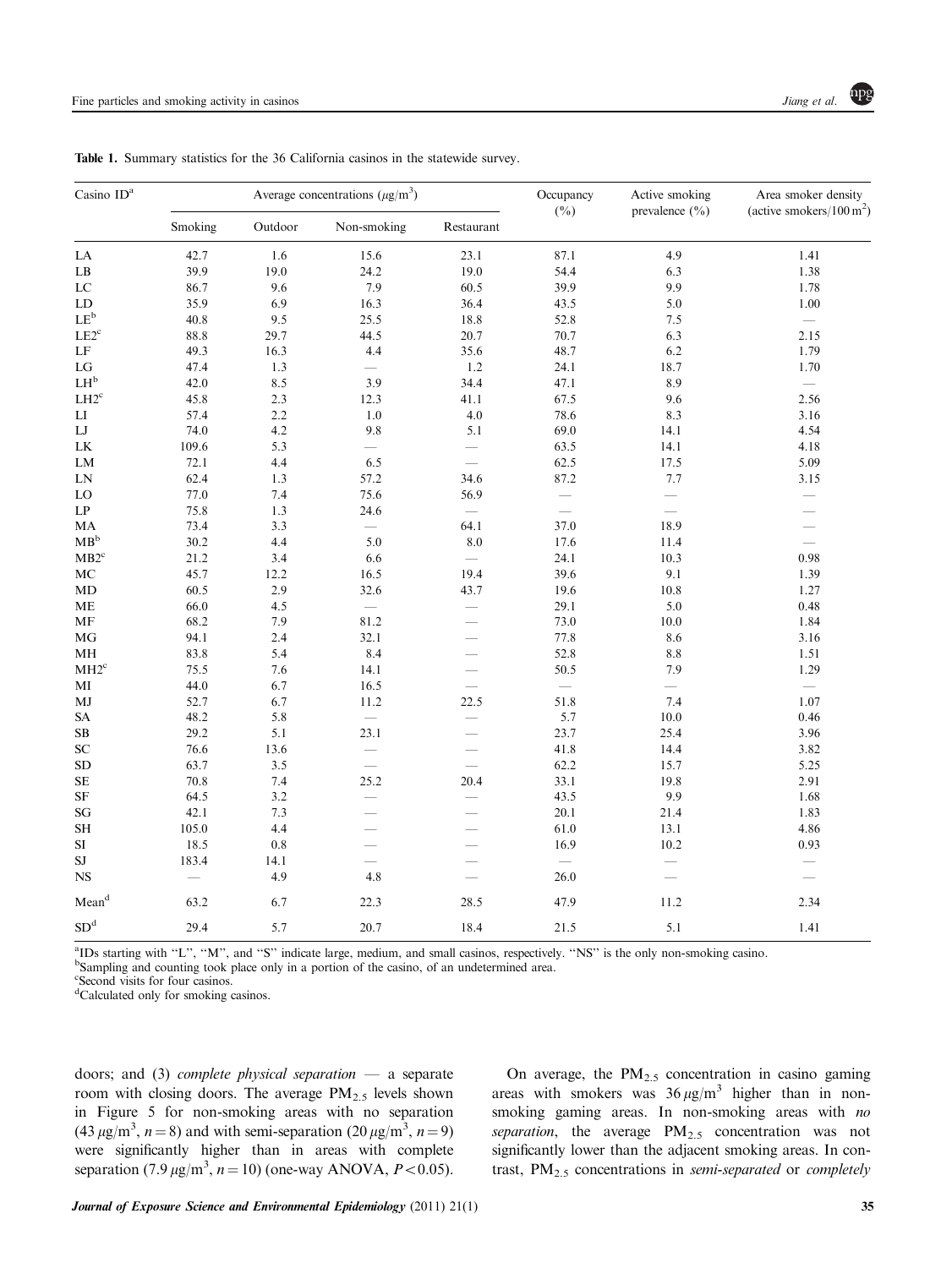<span id="page-5-0"></span>

Figure 2. A time-series plot illustrating the sampling protocol performed by two investigators visiting three locations in a casino.



Figure 3. Linear regression analysis of *incremental PM<sub>2</sub>*, *concentra*tions (concentrations above the outdoor levels) in the smoking areas of California casinos versus area smoking densities  $(n = 31)$ . Regression equation:  $PM_{2.5}$  concentration =  $8.3 \times (area \; smoker \; density) + 34.7$  $(R^2 = 0.27; r = 0.52)$ . The star symbol represents the average incremental  $PM_{2.5}$  concentration for the average smoker density observed in seven Reno smoking casinos.

separated non-smoking areas were significantly lower than in the nearby smoking areas (paired *t*-test,  $P < 0.01$ ).

For those casinos that have both smoking and nonsmoking slot machine areas  $(n = 27)$ , we examined how strongly the smoking areas affected the nearby non-smoking areas. We chose  $60 \mu g/m^3$ , a value close to the median  $(57.4 \,\mu\text{g/m}^3)$  to subdivide these casinos into two groups of

approximately equal size: the low concentration casinos  $(n = 14)$  had average PM<sub>2.5</sub> levels below 60  $\mu$ g/m<sup>3</sup> in the smoking areas, and the *high concentration casinos*  $(n = 13)$ were above 60  $\mu$ g/m<sup>3</sup> in the smoking areas [\(Figure 6](#page-7-0)). For all three non-smoking separation types, low concentration *casinos* had the lower average  $PM_{2.5}$  levels. The difference in the average non-smoking  $PM_{2.5}$  level between low concentration casinos and high concentration casinos was greatest for areas with no separation, and smallest for areas with *complete physical separation*. Thus,  $PM_{2.5}$  levels in smoking areas had a greater impact on adjacent nonsmoking areas if no physical barriers existed between the two sections.

# $PM_{2.5}$  Concentrations for Outdoors, Restaurants, Other Locations

The  $PM_{2.5}$  concentrations measured outdoors averaged  $7 \mu g/m^3$ ; with one exception (during a nearby forest fire), all outdoor locations were below 19  $\mu$ g/m<sup>3</sup> [\(Table 1\)](#page-4-0). On average, the  $PM_{2.5}$  concentration in indoor smoking areas was 56  $\mu$ g/m<sup>3</sup> higher than outdoors. Compared with outdoor measurements, the average  $PM_{2.5}$  concentration in nonsmoking areas was  $36 \mu g/m^3$  higher for *no separation*,  $12 \mu g/m^3$  higher for *semi-separation* (both statistically significant,  $P < 0.01$ ), and  $1 \mu g/m^3$  higher for *complete* separation (not statistically significant).

The mean  $PM_{2.5}$  level of  $29 \mu g/m^3$  in the non-smoking restaurants ( $n = 20$ ), where children were often present, was  $22 \mu g/m^3$  above the average outdoor concentration, and  $7 \mu g/m^3$ higher than the non-smoking gaming areas.

In three of the smoking casinos, the mean  $PM_{2.5}$ concentrations in non-smoking poker rooms were 64, 22,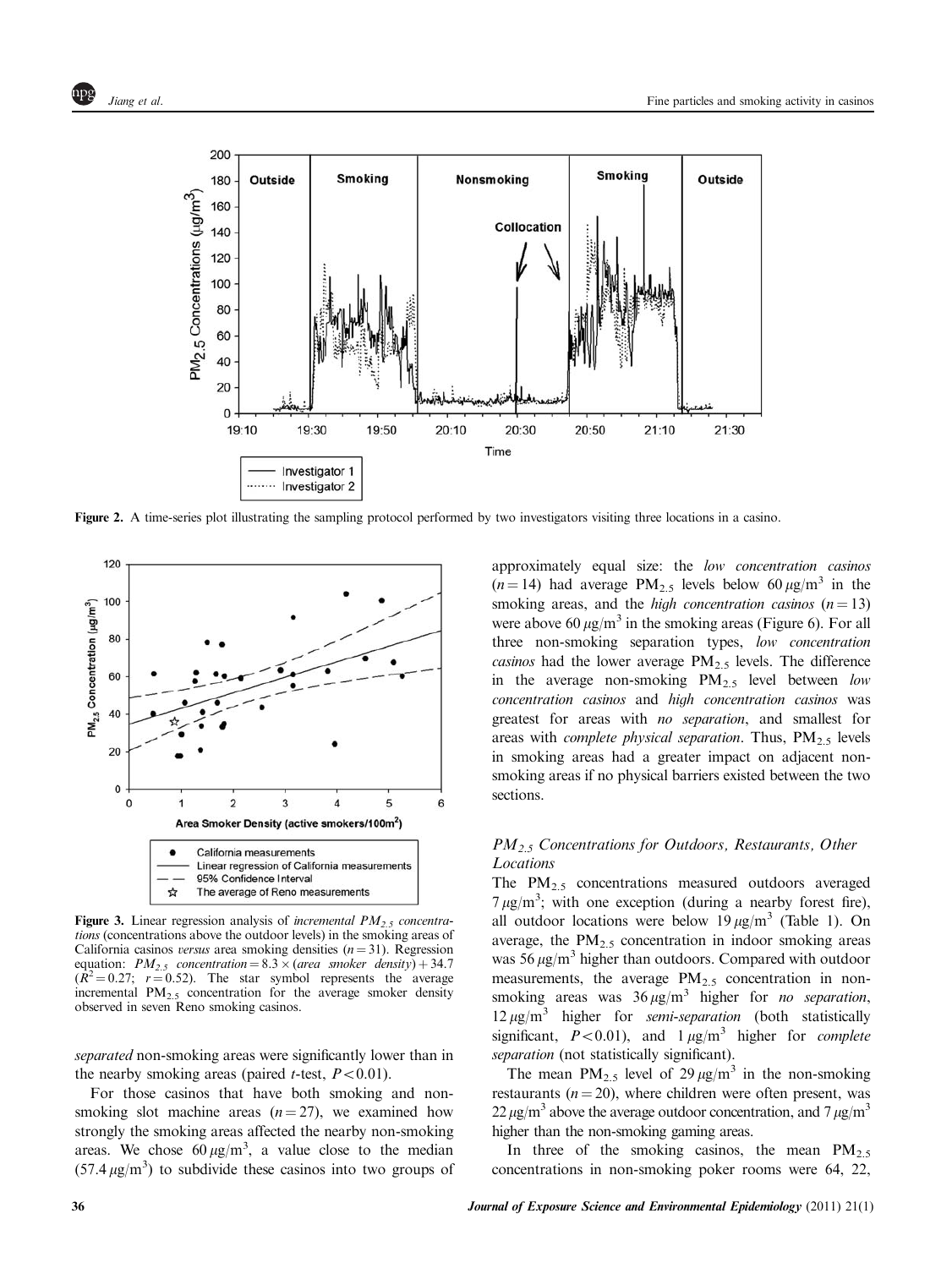<span id="page-6-0"></span>

**Figure 4.** Frequency distribution plots for  $PM_{2,5}$  concentrations in the (a) smoking areas, (b) non-smoking areas, (c) outdoors, and (d) restaurants of the 39 visits to 35 smoking Indian casinos in California.



# Separation Type

Figure 5. Box plots comparing average  $PM_{2.5}$  levels in casino nonsmoking gaming areas stratified by three separation methods. Boxes represent the interquartile range (25th–75th percentiles, median indicated by horizontal line), and whiskers extend to the 5th and 95th percentiles.

and  $14 \mu g/m^3$ . Other non-smoking locations measured included a casino delicatessen  $(11 \mu g/m^3)$ , bowling alley  $(31 \,\mu\text{g/m}^3)$ , and bingo room  $(10 \,\mu\text{g/m}^3)$ .

## A Smoke-Free Casino

There was one small casino in California that banned smoking indoors (see star symbol on map in [Figure 1\)](#page-2-0). The average  $PM_{2.5}$  level inside this casino was 5.4  $\mu$ g/m<sup>3</sup>, comparable to the mean outdoor concentration (5.5  $\mu$ g/m<sup>3</sup>). The indoor PM<sub>2.5</sub> level in this smoke-free casino was less than 1/10th the average in the smoking areas of the 35 other casinos, and 1/4th the average in the non-smoking areas of the casinos that allowed smoking.

#### $PM<sub>2.5</sub>$  Concentrations in Reno Casinos

To initially explore, using the same sampling and monitoring protocol, whether the relationship seen in the California casinos between incremental  $PM_{2.5}$  concentrations and area smoker density might hold for other locations, we also measured eight non-Indian casinos in Reno, including one smoke-free casino (Supplementary Tables S2 and S3).

For the seven Reno smoking casinos, the average  $PM_{2.5}$ level in the smoking areas during weekend evenings was  $37 \mu g/m^3$ , 30 times as high as outdoors  $(1.2 \mu g/m^3)$ . The restaurants averaged  $17 \mu g/m^3$  (n = 5). The mean PM<sub>2.5</sub> levels for designated non-smoking areas were 10 and 7  $\mu$ g/m<sup>3</sup> for two areas with semi-separation, lower than in one other area with no physical separation  $(22 \,\mu\text{g/m}^3)$ . Casino occupancy averaged 38% (range, 31–49%), active smoking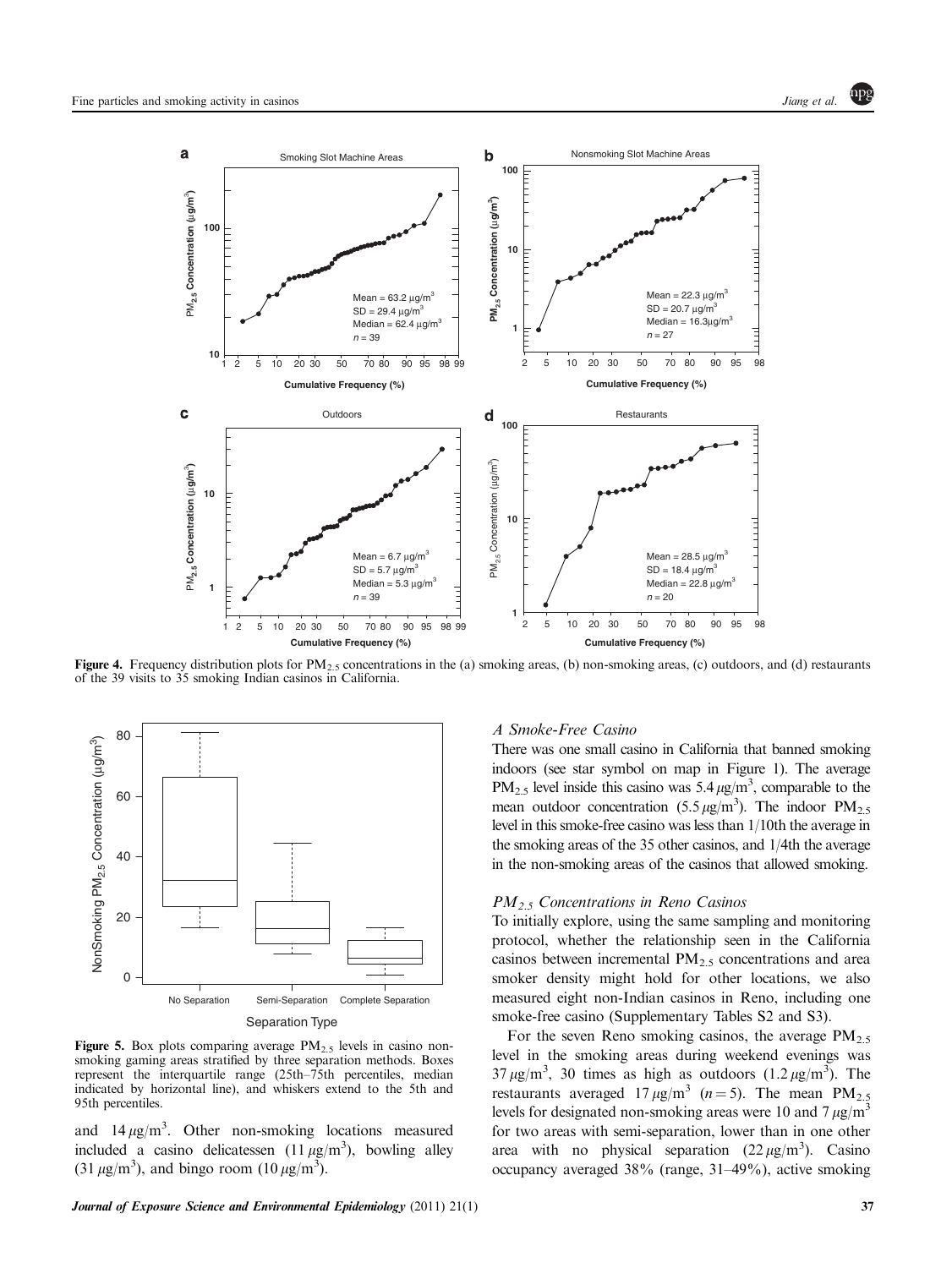<span id="page-7-0"></span>

**Figure 6.** Interaction effects of PM<sub>2.5</sub> levels in casino smoking areas and three methods of separating the non-smoking areas on PM<sub>2.5</sub> levels in casino non-smoking gaming areas. Average PM<sub>2.5</sub> concentrations in smoking slot machine areas for low concentration casinos were below 60  $\mu$ g/m<sup>3</sup> and for high concentration casinos were above  $60 \mu g/m^3$ .

prevalence averaged 10% (range, 7–12%), and area smoker density averaged 0.9 active smokers/100 m<sup>2</sup> (range, 0.4–1.3) active smokers/ $100 \text{ m}^2$ ). Temperature and relative humidity inside these casinos were  $70-75^{\circ}$ F and  $20-30\%$ , respectively.

The average  $PM_{2.5}$  concentration inside the one non-smoking Reno casino was  $0.6 \,\mu\text{g/m}^3$ , compared with an average outdoor concentration of  $1.2 \,\mu\text{g/m}^3$ ; the occupancy was  $20\%$ .

We compared the  $PM<sub>2.5</sub>$  concentrations in the smoking areas of Reno casinos to California casinos, accounting for smoker density ([Figure 3\)](#page-5-0). The average incremental smoking concentration of Reno casinos (shown as a star) falls within the 95% confidence interval about the mean for the California casinos. Thus, when the effects of outdoor concentrations and smoker density are included, the average  $PM_{2.5}$  concentration measured in smoking areas of these Reno casinos is consistent with the relationship for the means of California casinos.

# **Discussion**

The active smoking prevalence averaged 11% for California casinos and 10% for Reno casinos, higher than the average of 8.5% in a Delaware casino [\(Repace, 2004](#page-9-0)), and 7% at casinos in Las Vegas, Reno, and Lake Tahoe [\(Pritsos et al.,](#page-9-0) [2008\)](#page-9-0) and in Pennsylvania ([Repace, 2009](#page-9-0)). [Repace \(2009\)](#page-9-0) estimates the ''adult smoking prevalence'' as three times the active smoking prevalence, making the adult smoking prevalence in California smoking casinos much higher than the state's adult smoking prevalence of 13% [\(CDPH, 2008](#page-9-0)).

We found a positive correlation between area smoker density and incremental  $PM_{2.5}$  concentration. However, the area smoker density alone is not sufficient to predict incremental  $PM_{2.5}$  concentrations. Measurements of other building characteristics, such as the ventilation rates and ceiling heights, are necessary to better interpret indoor  $PM_{2.5}$ levels. For example, [Repace \(2009\)](#page-9-0) has used the indoor and outdoor  $CO<sub>2</sub>$  difference, along with occupancy counts, to assess ventilation rates in casinos, and the results suggest that the  $PM_{2.5}$  concentration is inversely proportional to the ventilation rate per occupant. In an unpublished analysis, Repace and coworkers found that the  $R^2$  value of the regression between incremental  $PM_{2.5}$  concentrations and the ratio of smoker density to ventilation rate per occupant was close to 0.8 ( $n = 7$ ). Measuring  $CO<sub>2</sub>$  concentrations and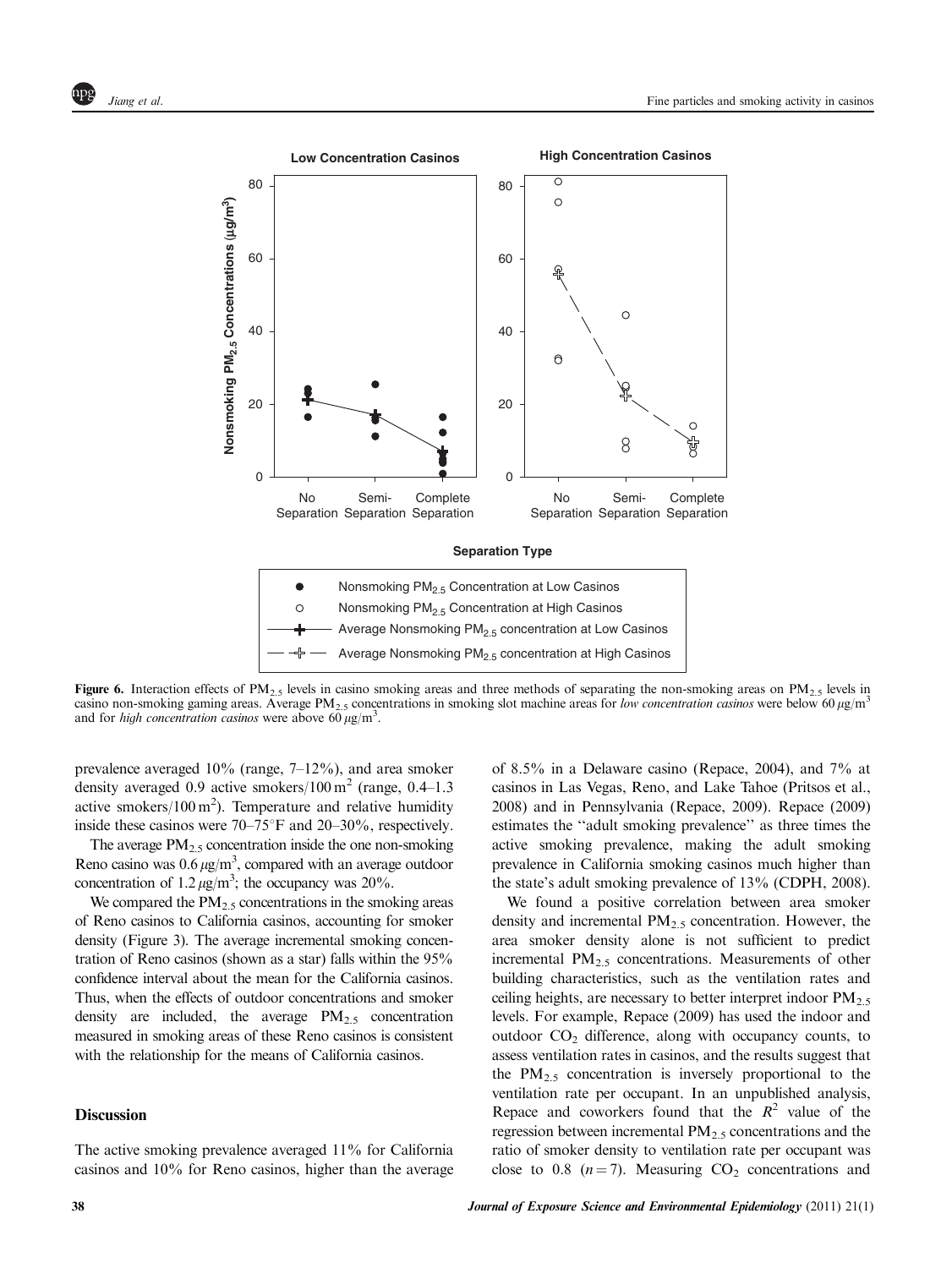including ventilation estimates in regression analysis is expected to improve our ability to explain variation in  $PM<sub>2.5</sub>$  levels.

The only short-term U.S. EPA National Air Quality Standard for  $PM_{2.5}$  is a 24-h standard for ambient (outdoor) levels, set at  $35 \mu g/m^3$ . We found that 90% of the average 0.5–1 h PM<sub>2.5</sub> concentrations measured on weekend and holiday evenings in the smoking areas of California casinos exceeded  $35 \mu g/m^3$ . If we consider the highest 1 h average  $PM_{2.5}$  concentration of 183  $\mu$ g/m<sup>3</sup> measured in a casino smoking area, a person (such as an employee) spending 8 h in the casino with zero exposure for the remaining 16 h would experience a 24-h exposure of 61  $\mu$ g/m<sup>3</sup>, well above the U.S. EPA standard.

The range of mean  $PM_{2.5}$  concentrations for the California casino smoking areas was similar to the range for three Las Vegas ([CDC, 2009](#page-9-0)), one Delaware ([Repace, 2004](#page-9-0)), and three Pennsylvania casinos [\(Repace, 2009](#page-9-0)). Variations among study sites were expected due to differences in smoker densities, ventilation, and building characteristics. Variations in  $PM_{2.5}$  for duplicate visits to a given study site also were expected, and were observed for four casinos. In addition to variables such as smoker activity, occupancy, and spatial heterogeneity, differences in the initial indoor concentrations (e.g. due to higher or lower smoking activity before the start of sampling) could also contribute. [Ott et al.](#page-9-0) [\(1996\)](#page-9-0) also found substantial variability in respirable particle concentrations for 26 visits to a sports tavern that allowed smoking.

The fine particle levels we observed in casino smoking areas were also comparable to levels previously observed in other public places. For example, the study measuring  $PM_{3.5}$ on 26 visits to a sports tavern before the California smoking ban yielded concentrations of  $25-180 \mu g/m^3$  with an incremental mean concentration of 57  $\mu$ g/m<sup>3</sup> ([Ott et al., 1996](#page-9-0)), almost identical to the incremental mean concentration of  $56 \mu g/m^3$  for our Indian casinos. In Italy, before a smoking ban, average PM<sub>2.5</sub> concentrations included  $47 \mu g/m^3$  in 14 bars, 111  $\mu$ g/m<sup>3</sup> in 12 restaurants, and 150  $\mu$ g/m<sup>3</sup> in 8 video game parlors ([Valente et al., 2007\)](#page-10-0). A German study reported median PM<sub>2.5</sub> levels of 178  $\mu$ g/m<sup>3</sup> for 11 restaurants, and 192  $\mu$ g/m<sup>3</sup> for 7 pubs [\(Bolte et al., 2008](#page-9-0)). In smoking areas of two coffee shops in Taiwan, median  $PM_2$ , concentrations were 106 and 80  $\mu$ g/m<sup>3</sup> ([Lung et al., 2004](#page-9-0)). In UK bars and pubs with mechanical ventilation, the median  $PM_{2.5}$ concentration was  $57 \mu g/m^3$  when smoking was allowed ([Carrington et al., 2003\)](#page-9-0). In Texas, before a smoking ban, the average PM<sub>2.5</sub> level was 151  $\mu$ g/m<sup>3</sup> in 17 bars ([Waring and](#page-10-0) [Siegel, 2007](#page-10-0)).

Our findings indicate that non-smoking areas with no physical barriers provided little protection from exposures to SHS; this has also been reported for other public locations ([Cains et al., 2004; Lung et al., 2004](#page-9-0)). Designating separate rooms as non-smoking areas, especially with closed doors, was somewhat effective in reducing PM<sub>2.5</sub> levels. However, for 23 of 27 visits, the mean  $PM_2$ , levels in indoor non-smoking areas were higher than outdoors. Similarly, [Cains et al. \(2004\)](#page-9-0) reported that separated non-smoking rooms in Australian social and gaming clubs reduced  $PM_{10}$  concentrations more than nonsmoking areas contiguous with the smoking areas. Other previous studies ([Carrington et al., 2003](#page-9-0); [Cenko et al., 2004\)](#page-9-0) have concluded that a separated ventilation system was not effective, and that exposure to SHS in non-smoking areas may still represent an appreciable health risk.

Determining exposure is essential for assessing health effects. There has been increasing interest in health effects associated with very short-term (i.e. a few minutes) exposure to SHS ([Barnoya and Glantz, 2005](#page-9-0)). In 2001, Pope et al. found that a 2-h exposure to SHS with an average  $PM_3$  level of 78  $\mu$ g/m<sup>3</sup> was associated with decrements in heart rate variability and increased cardiac vulnerability. In our study, 7 out of 39 casino visits of 0.5–1 h had mean  $PM_{2.5}$ concentrations higher than  $78 \mu g/m^3$ . A comprehensive review [\(Pope and Dockery, 2006\)](#page-9-0) found evidence that a  $20 \mu g/m^3$  increase in long-term average outdoor PM<sub>2.5</sub> concentration is associated with a 20% increase in cardiopulmonary mortality. If the toxicity of  $PM_2$ , from SHS is similar to outdoor  $PM<sub>2.5</sub>$ , then frequent exposure to the average elevation of 56  $\mu$ g/m<sup>3</sup> observed in smoking areas of California casinos is likely to be associated with significant increases in adverse health effects.

# **Conclusions**

PM<sub>2.5</sub> concentrations in the smoking areas of 35 smoking Indian casinos in California averaged 63  $\mu$ g/m<sup>3</sup>, 3 times as high as in the non-smoking areas  $(22 \,\mu\text{g/m}^3)$ , 2 times as high as in casino restaurants (29  $\mu$ g/m<sup>3</sup>), and > 10 times as high as in the smokefree casino  $(5.4 \,\mu g/m^3)$ . These results, taken together, strongly indicate that SHS is the predominant cause of elevated  $PM<sub>2.5</sub>$ concentrations in the casinos sampled. In addition, we found:

- Average concentrations in indoor smoking areas, nonsmoking areas, and restaurants were, respectively, 56, 15 and  $22 \mu g/m^3$  above outdoor levels.
- In contrast, the two non-smoking casinos measured (one in Reno and one in California) had indoor concentrations that were as low as outdoors.
- For 90% of the casino visits, mean concentrations in smoking areas averaged over 0.5–1 h exceeded  $35 \mu g/m^3$ .
- Separated non-smoking rooms with closing doors had lower  $PM<sub>2.5</sub>$  concentrations than rooms with open doors or non-smoking areas with no physical separation.
- The indoor  $PM_{2.5}$  mean concentration of 7 Reno non-Indian casinos was consistent with mean concentrations in the smoking areas of 35 California Indian casinos when adjusted for outdoor levels and area smoker density.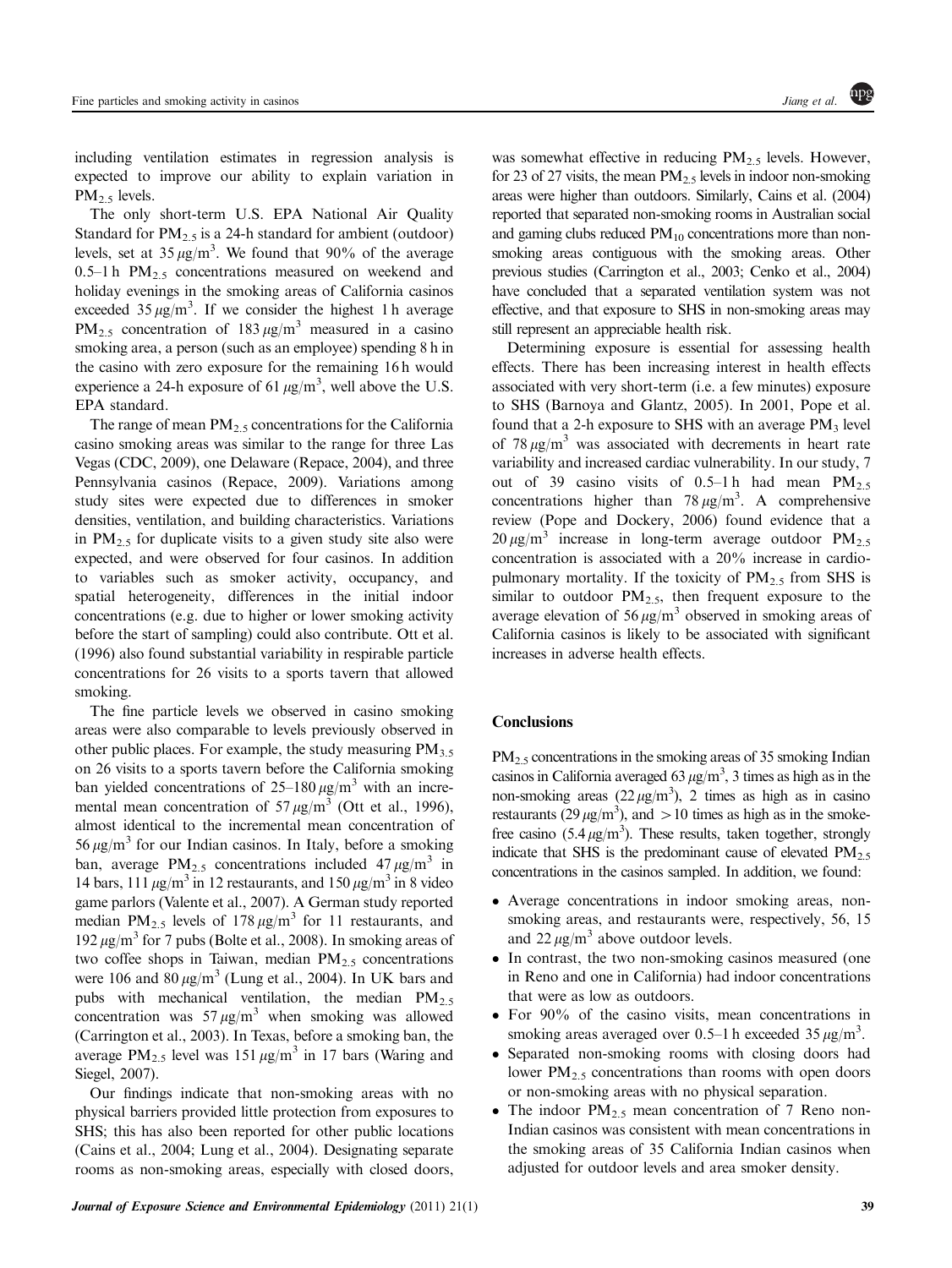<span id="page-9-0"></span>The results of this study represent  $PM_{2.5}$  concentrations measured in single visits on weekend and holiday evenings in slot machine areas and restaurants of California Indian casinos. As our results illuminate the potential health risks for people spending time inside smoking casinos, they are valuable to casino workers, unions, owners, the general public, and government agencies, who make decisions on smoking bans. Exposure to the average elevation of 56  $\mu$ g/m<sup>3</sup> observed in smoking areas of California casinos is likely to be associated with significant increases in adverse health effects. In addition to characterizing  $PM_{2.5}$  concentrations at other times and locations, future studies should more intensively examine casino worker exposures, the impact of building characteristics, and particle levels before-and-after smoking bans.

# Conflict of interest

Mr. Repace is an international secondhand smoke consultant to governmental and private entities, and has served as an expert witness in litigation between workers injured by secondhand smoke and casinos, as well as the tobacco industry. The other authors declare no conflict of interest.

# Acknowledgements

We acknowledge the Flight Attendant Medical Research Institute for supporting this research, and Le verne McClure, John Moye and Thivanka Muthumalage for sampling some casinos. This paper represents the views of the authors and not necessarily those of the sponsor. Mention of commercial products does not constitute endorsement or recommendation.

#### References

- Abrams S., Mahoney M., Hyland A., Cummings M., Davis W., and Song L. Early evidence on the effectiveness of clean indoor air legislation in New York State. Am J Public Health 2006: 96: 296–298.
- Anderson K., Kliris J., Murphy L., Carmella S., Han S., and Link C., et al. Metabolites of a tobacco-specific lung carcinogen in nonsmoking casino patrons. Cancer Epidem Biomar 2003: 12: 1544–1546.
- ANRF (American Nonsmokers' Rights Foundation). Smoke-free lists, maps and data. Available at<http://www.no-smoke.org> accessed 11 May 2009, 2009.
- Barnoya J., and Glantz S. Cardiovascular effects of secondhand smoke nearly as large as smoking. Circulation 2005: 111: 2684–2698.
- Bolte G., Heitmann D., Kiranoglu M., Schierl R., Diemer J., Koerner W., and Fromme H. Exposure to environmental tobacco smoke in German restaurants, pubs, and discotheques. J Expo Sci Environ Epidemiol 2008: 18: 262-271.
- Brennan P., Buffler P.A., Reynolds P., Wu A.H., Wichmann H.E., and Agudo A., et al. Secondhand smoke exposure in adulthood and risk of lung cancer among never smokers: a pooled analysis of two large studies. Int J Cancer 2004: 109: 125–131.
- Cains T., Cannata S., Poulos R., Ferson M.J., and Stewart B.W. Designated ''no smoking'' areas provide from partial to no protection from environmental tobacco smoke. Tob Control 2004: 13: 17–22.
- California EPA (Environmental Protection Agency). Proposed identification of environmental tobacco smoke as a toxic air contaminant. Available

at<http://www.arb.ca.gov/regact/ets2006/ets2006.htm> accessed 8 December 2008, 2006.

- Carrington J., Watson A., and Gee I. The effects of smoking status and ventilation on environmental tobacco smoke concentrations in public areas of UK pubs and bars. Atmos Environ 2003: 37: 3255–3266.
- CDC. Environmental and biological assessment of environmental tobacco smoke exposure among casino dealers. Health Hazard Evaluation Report. Available at<http://www.cdc.gov/niosh/hhe/> accessed 9 June 2009, 2009.
- CDC (Center for Disease Control and Prevention). Annual smoking-attributable mortality, years of potential life lost, and productivity losses-U.S., 1997–2001. MMWR 2005: 54: 625–628.
- CDPH (California Department of Public Health Services). California adult smoking prevalence. Available at<http://www.cdph.ca.gov> accessed 28 May 2009, 2008.
- Cenko C., Pisaniello D., and Esterman A. A study of environmental tobacco smoke in south Australian pubs, clubs and cafes. Int J Environ Heal R 2004: 14: 3–11.
- Dunstan R. Indian casinos in California. California State Library. Available at <http://www.library.ca.gov/crb/98/15/98015.pdf> accessed 25 August 2009, 1998.
- Hammond S.K. Exposure of U.S. workers to environmental tobacco smoke. Environ Health Perspect 1999: 107(Suppl 2): 329–340.
- Hyland A., Travers M.J., Dresler C., Higbee C., and Cummings K.M. A 32-country comparison of tobacco smoke derived particle levels in indoor public places. Tob Control 2008: 17: 159–165.
- Kado N.Y., Mccurdy S.A., Tesluk S.J., Hammond S.K., Hsieh D., and Jones J., et al. Measuring personal exposure to airborne mutagens and nicotine in environmental tobacco smoke. Mutat Res 1991: 261: 75–82.
- Koh H., Joossen L., and Connolly G. Making smoking history worldwide. N Engl J Med 2007: 365: 1496–1498.
- Larsson M., Boëthius G., Axelsson S., and Montgomery S. Exposure to environmental tobacco smoke and health effects among hospitality workers in Sweden – before and after the implementation of a smoke-free law. Scand J Work Environ Health 2008: 34: 267–277.
- Lee K., Hahn E., Okoli C., Repace J., and Troutman A. Differential impacts of smoke-free laws on indoor air quality. J Environ Health 2008: 40: 24-30.
- López M.J., Nebot M., Albertini M., Birkui P., Centrich F., and Chudzikova M., et al. Secondhand smoke exposure in hospitality venues in Europe. Environ Health Perspect 2008: 116: 1469–1472.
- Lung S.C.C., Wu M.J., and Lin C.C. Customers' exposure to  $PM_{2.5}$  and polycyclic aromatic hydrocarbons in smoking/nonsmoking sections of 24-h coffee shops in Taiwan. J Expo Anal Environ Epidemiol 2004: 14: 529–535.
- Nazaroff W.W., and Singer B.C. Inhalation of hazardous air pollutants from environmental tobacco smoke in US residences. J Expo Anal Environ Epidemiol 2004: 14: S71–S77.
- Ott W., Switzer P., and Robinson J. Particle concentrations inside a tavern before and after prohibition of smoking: evaluating the performance of an indoor air quality model. J Air Waste Manage Assoc 1996: 46: 1120–1134.
- Pilkington P., Gray S., and Gilmore A. Health impacts of exposure to second hand smoke (SHS) amongst a highly exposed workforce: survey of London casino workers. BMC Public Health 2007: 7: 257–264.
- Pope C.A., and Dockery D.W. Health effects of fine particulate air pollution: lines that connect. J Air Waste Manage Assoc 2006: 56: 709–742.
- Pope C.A., Eatough D.J., Gold D.R., Pang Y., Nielsen K.R., and Nath P., et al. Acute exposure to environmental tobacco smoke and heart rate variability. Environ Health Perspect 2001: 109: 711–716.
- Pope C.A., Ezzati M., and Dockery D. Fine-particulate air pollution and life expectancy in the United States. N Engl J Med 2009: 360: 376–386.
- Pritsos C.A., Pritsos K.L., and Spears K.E. Smoking rates among gamblers at Nevada casinos mirror US smoking rate. Tob Control 2008: 17: 82–85.
- R Development Core Team. R: A Language and Environment for Statistical Computing. Version 2.5.1. Vienna, Austria, 2008.
- Repace J. Respirable particles and carcinogens in the air of Delaware hospitality venues before and after a smoking ban. J Occup Environ Med 2004: 46: 887–905.
- Repace J. Secondhand smoke in Pennsylvania casinos: a study of nonsmokers' exposure, dose, and risk. Am J Public Health 2009: 99: 1478–1485.
- Siegel M., and Skeer M. Exposure to secondhand smoke and excess lung cancer mortality risk among workers in the ''5 B's'': bars, bowling alleys, billiard halls, betting establishments and bingo parlours. Tob Control 2003: 12: 333–338.